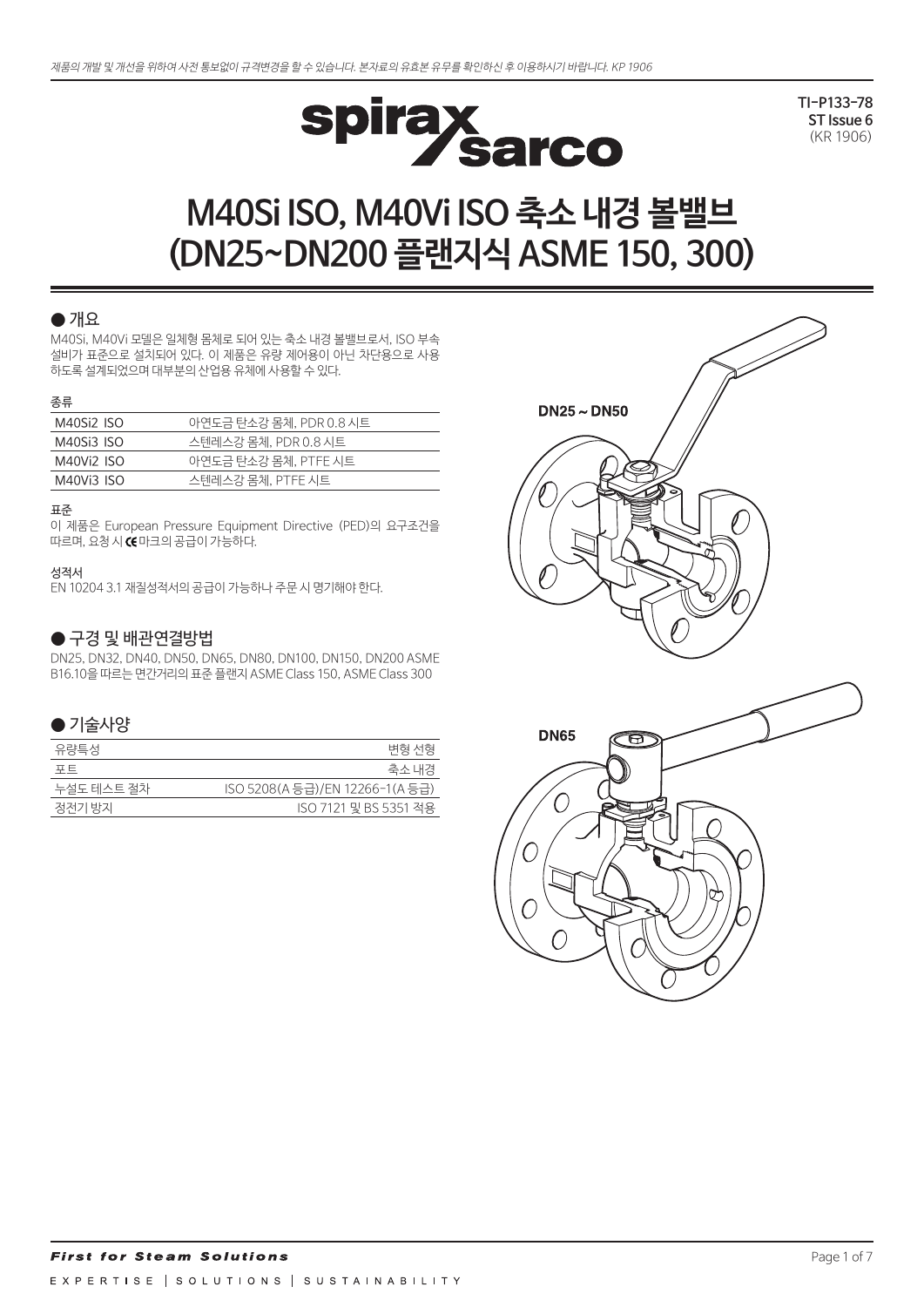# ● 압력/온도 한계

M40Si2 ISO, M40Si3 ISO - PDR 0.8 시트



## M40Vi2 ISO, M40Vi3 ISO - PTFE 시트



이 부분에서는 사용할 수 없다.

 $A - B$ 플랜지식 ASME 300

플랜지식 ASME 150

| 몸체설계조건                                  |       |                 | ASME 150, ASME 300 |
|-----------------------------------------|-------|-----------------|--------------------|
|                                         |       | <b>ASME 150</b> | 19 bar g @ 38℃     |
| 최대허용압력(PMA)                             |       | <b>ASME 300</b> | 51 bar g @ 38°C    |
|                                         | M40Si |                 | 260℃ @ 0 bar q     |
| 최대허용온도(TMA)                             | M40Vi |                 | 230℃ @ 0 bar g     |
| 최소허용온도                                  |       |                 | -29℃               |
|                                         |       | <b>ASME 150</b> | 13.8 bar g         |
| 최대사용압력(PMO) - 포화증기 사용 시                 | M40Si | <b>ASME 300</b> | 17.5 bar g         |
|                                         | M40Vi |                 | 10.0 bar g         |
|                                         | M40Si |                 | 260℃ @ 0 bar q     |
| 최대사용온도(TMO)                             | M40Vi |                 | 230℃ @ 0 bar q     |
| 최소사용온도<br>주 : 더 낮은 온도에 대해서는 스파이렉스사코에 문의 |       |                 | $-29^{\circ}$ C    |
| 최대사용차압(△PMX)                            |       |                 | PMO와 동일            |
|                                         |       | <b>ASME 150</b> | 28.5 bar g         |
| 수압시험압력                                  |       | <b>ME300</b>    | 76.5 bar q         |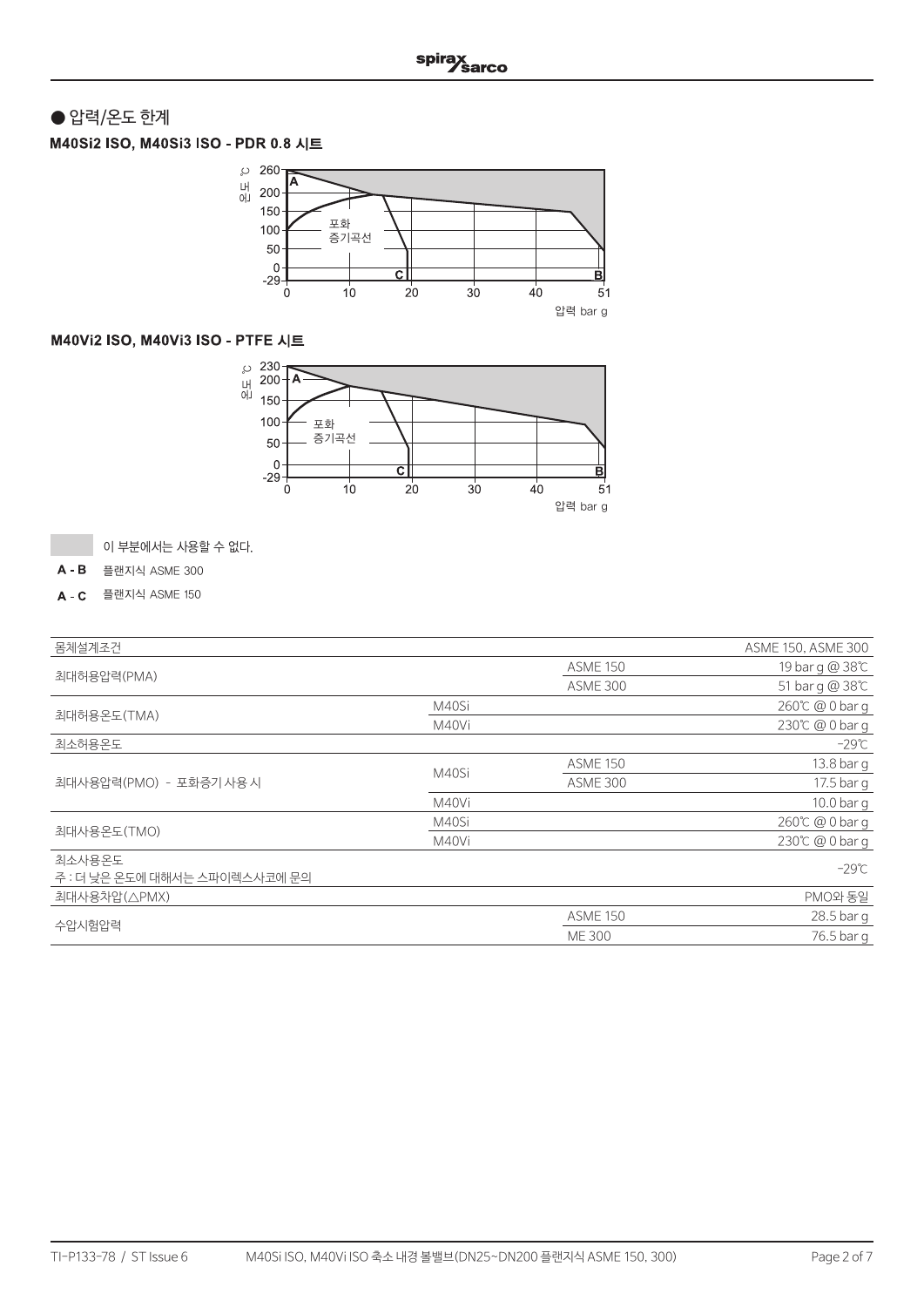





#### $\bullet$  재질

| 번호 | 부품명               |                        | 재질                                  |                      |
|----|-------------------|------------------------|-------------------------------------|----------------------|
|    |                   | M40Si2 ISO, M40Vi2 ISO | Zinc plated carbon steel            | ASTM A216 WCB        |
|    | Body              | M40Si3 ISO, M40Vi3 ISO | Stainless steel                     | ASTM A351 CF8M       |
| 2  |                   | M40Si2 ISO, M40Vi2 ISO | Zinc plated carbon steel            | <b>SAE 1040</b>      |
|    | Insert            | M40Si3 ISO, M40Vi3 ISO | Stainless steel                     | AISI 316             |
| 3  | Ball              |                        | Stainless steel                     | AISI 316             |
| 4  | Stem              |                        | Stainless steel                     | AISI 316             |
| 5  | Seats             | M40Si2 ISO, M40Vi3 ISO | Carbon and graphite reinforced PTFE | <b>PDR0.8</b>        |
|    |                   | M40Vi2 ISO, M40Vi3 ISO | Virgin PTFE                         |                      |
| 6  | Insert 'O' ring   |                        | <b>EPDM</b>                         | Geothermal           |
| 9  | Stem seals        |                        | Antistatic R-PTFE                   |                      |
| 10 | Stem seals        |                        | Stainless steel                     | AISI 304             |
| 13 | Separator         |                        | Zinc plated carbon steel            | <b>SAE 1010</b>      |
| 14 | Belleville washer |                        | Stainless steel                     | AISI 301             |
| 15 | Gland nut         |                        | Zinc plated carbon steel            | SAE 1010 / SAE 12L14 |
| 16 | Upper stem nut    |                        | Zinc plated carbon steel            | SAE 1010 / SAE 12L14 |
| 17 | Locking plate     |                        | Stainless steel                     | AISI 304             |
| 18 | Name-plate        |                        | Stainless steel                     | AISI 430             |
| 20 | Lever             |                        | Zinc plated carbon steel            | <b>SAE 1010</b>      |
| 21 | Grip              |                        | Vinyl                               |                      |
| 25 | Stop screw        |                        | Zinc plated carbon steel            | <b>SAE 12L14</b>     |
| 26 | Split lock washer |                        | Stainless steel                     | AISI 304             |
|    |                   |                        |                                     |                      |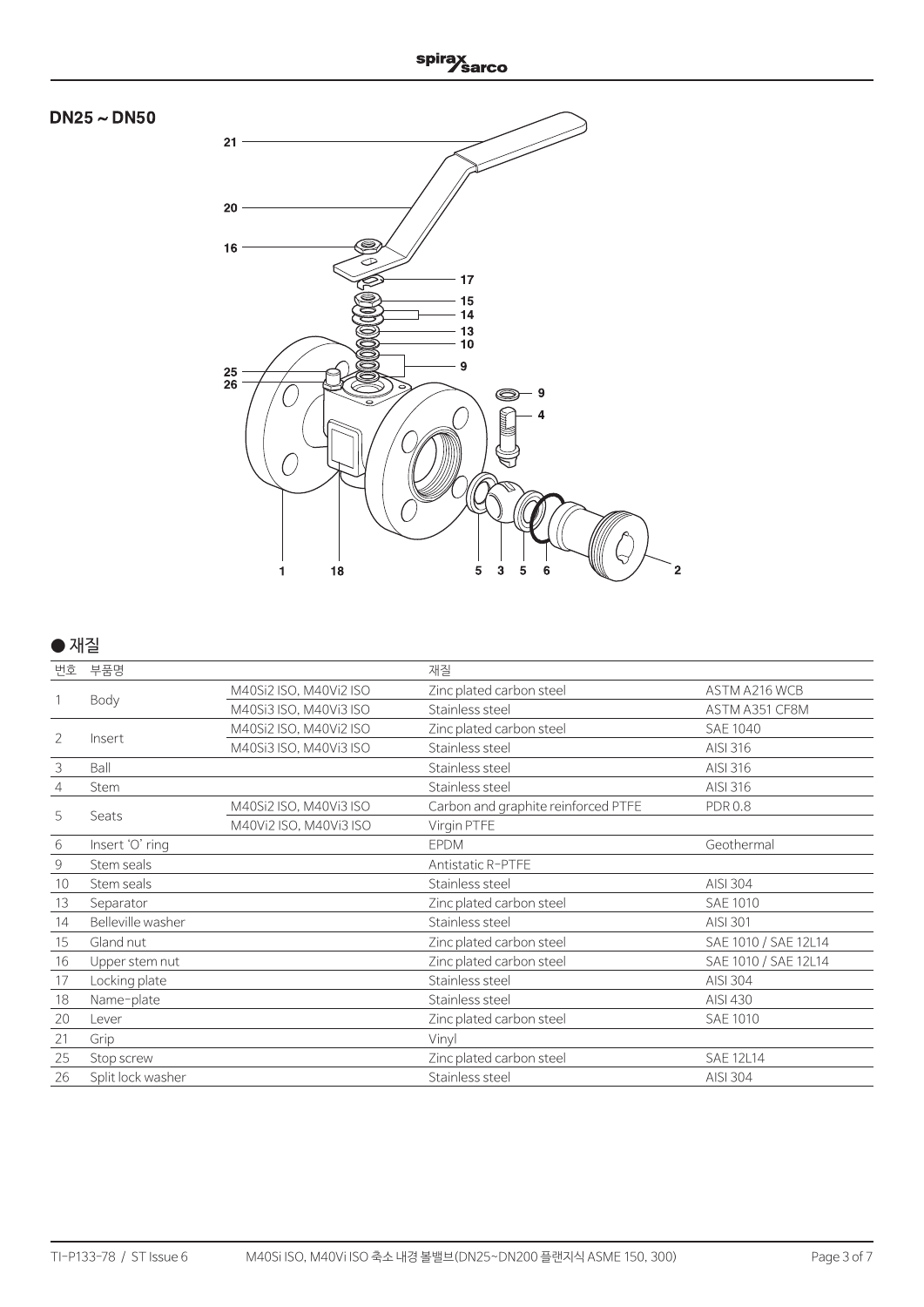



## $\bullet$  재질

| 번호             | 부품명                       |                        | 재질                                  |                     |
|----------------|---------------------------|------------------------|-------------------------------------|---------------------|
|                |                           | M40Si2 ISO, M40Vi2 ISO | Zinc plated carbon steel            | ASTM A216 WCB       |
|                | Body                      | M40Si3 ISO, M40Vi3 ISO | Stainless steel                     | ASTM A351 CF8M      |
|                |                           | M40Si2 ISO, M40Vi2 ISO | Zinc plated carbon steel            | <b>SAE 1040</b>     |
| 2              | Insert                    | M40Si3 ISO, M40Vi3 ISO | Stainless steel                     | AISI 316            |
| $\mathsf 3$    | Ball                      |                        | Stainless steel                     | AISI 316            |
| $\overline{4}$ | Stem                      |                        | Stainless steel                     | AISI 316 / AISI 420 |
|                |                           | M40Si2 ISO, M40Vi3 ISO | Carbon and graphite reinforced PTFE | <b>PDR 0.8</b>      |
| 5              | Seats                     | M40Vi2 ISO, M40Vi3 ISO | Virgin PTFE                         |                     |
| 6              | Insert 'O' ring           |                        | <b>EPDM</b>                         | Geothermal          |
| 7              | Seat 'O' ring             |                        | <b>EPDM</b>                         | Geothermal          |
| $\,8\,$        | Stem 'O' ring             |                        | <b>EPDM</b>                         | Geothermal          |
| 11             | Lower stem seal           |                        | Antistatic R-PTFE                   |                     |
| 12             | Upper stem packing        |                        | Virgin PTFE                         |                     |
| 13             | Separator                 |                        | Zinc plated carbon steel            | <b>SAE 1010</b>     |
| 14             | Belleville washer         |                        | Stainless steel                     |                     |
| 15             | Gland nut                 |                        | Zinc plated carbon steel            | SAE 1010 / SAE      |
| 17             | Locking plate             |                        | Stainless steel                     | AISI 304            |
| 18             | Name-plate                |                        | Stainless steel                     | AISI 430            |
| 19             | Stop plate with indicator | DN65만 해당               | Zinc plated carbon steel            | <b>SAE 1010</b>     |
| 20             | Lever                     |                        | Zinc plated carbon steel            | <b>SAE 1010</b>     |
| 21             | Grip                      |                        | Vinyl                               |                     |
| 22             | Adaptor                   |                        | Zinc plated SG iron                 |                     |
| 23             | Adaptor plate             |                        | Zinc plated carbon steel            | <b>SAE 1010</b>     |
| 24             | Adaptor with indicator    | DN80~DN200             | Zinc plated SG iron                 |                     |
| 25             | Stop screw                | DN80~DN200             | Zinc plated carbon steel            | <b>SAE 12L14</b>    |
| 27             | Adaptor screw             |                        | Zinc plated carbon steel            | Grade 5             |
| 28             | Stop screw                | DN80~DN200             | Carbon steel                        |                     |
| 29             | Adaptor hex. nut          | DN80~DN200             | Zinc plated carbon steel            |                     |
| 31             | Antistatic device ball    |                        | Stainless steel                     | AISI 302            |
| 32             | Antistatic device spring  |                        | Stainless steel                     | AISI 301            |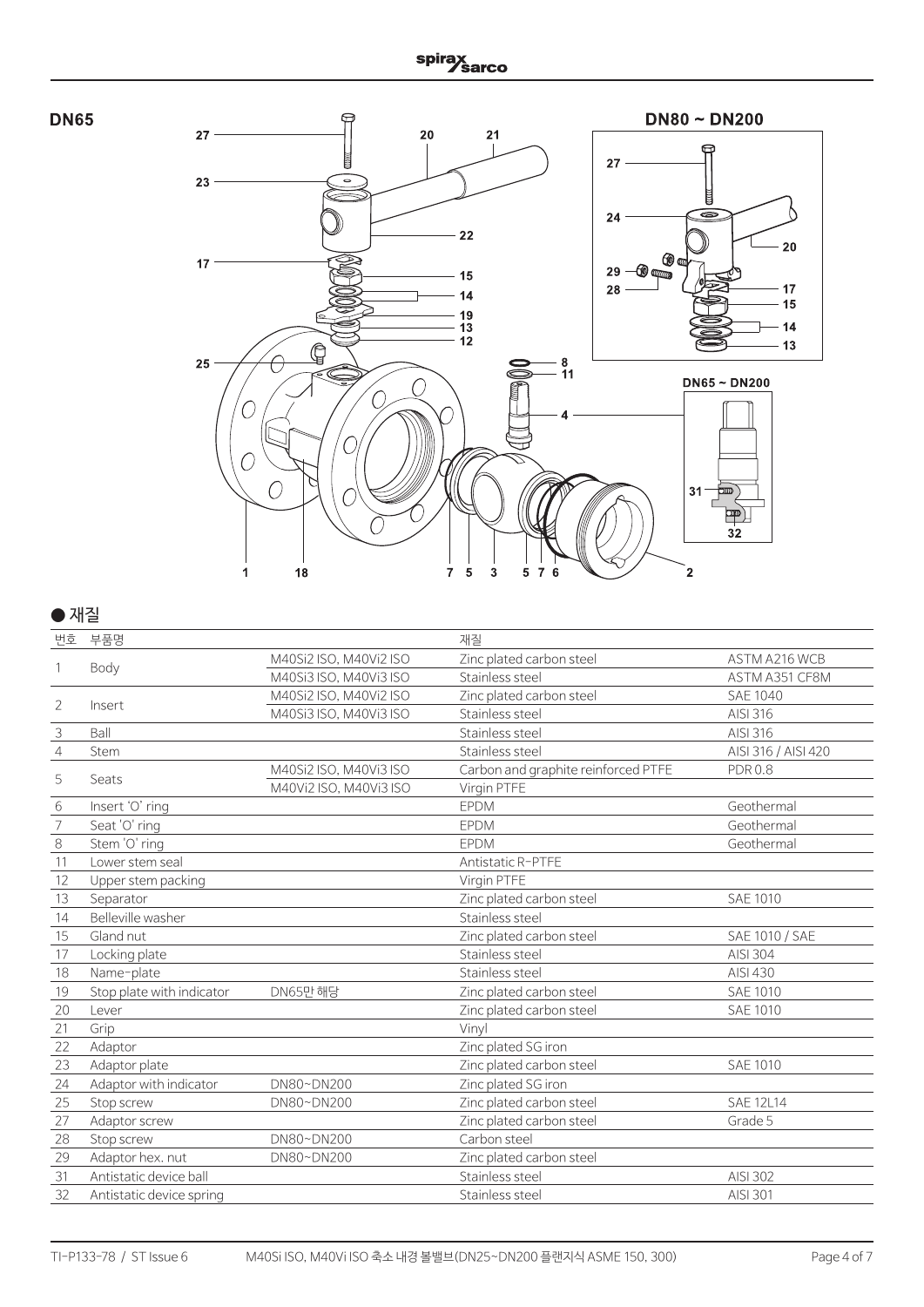## ● 치수(mm) 및 무게(kg)

#### ASME 150 플랜지식

| 구경           | Α   | B   | C   | D   | Е   | F   | 무게   |
|--------------|-----|-----|-----|-----|-----|-----|------|
| <b>DN25</b>  | 127 | 62  | 162 | 108 | 101 | 19  | 2.9  |
| <b>DN32</b>  | 140 | 65  | 182 | 118 | 106 | 25  | 3.8  |
| <b>DN40</b>  | 165 | 70  | 186 | 127 | 118 | 30  | 5.4  |
| <b>DN50</b>  | 178 | 75  | 186 | 152 | 123 | 37  | 7.9  |
| <b>DN65</b>  | 190 | 79  | 278 | 178 | 144 | 50  | 12.0 |
| <b>DN80</b>  | 203 | 91  | 417 | 191 | 157 | 57  | 15.8 |
| <b>DN100</b> | 229 | 98  | 517 | 229 | 172 | 75  | 24.8 |
| <b>DN150</b> | 267 | 130 | 700 | 279 | 205 | 100 | 43.8 |
| <b>DN200</b> | 292 | 146 | 850 | 343 | 286 | 200 | 82.6 |

| ASME 300 플랜지식 |     |     |     |     |     |     |       |  |
|---------------|-----|-----|-----|-----|-----|-----|-------|--|
| 구경            | A   | В   | C   | D   | Е   | F   | 무게    |  |
| <b>DN25</b>   | 165 | 62  | 162 | 124 | 101 | 19  | 4.5   |  |
| <b>DN32</b>   | 178 | 65  | 182 | 134 | 106 | 25  | 5.7   |  |
| <b>DN40</b>   | 190 | 70  | 186 | 156 | 118 | 30  | 8.2   |  |
| <b>DN50</b>   | 216 | 75  | 186 | 165 | 123 | 37  | 10.3  |  |
| <b>DN65</b>   | 241 | 79  | 278 | 190 | 144 | 50  | 16.0  |  |
| <b>DN80</b>   | 283 | 91  | 417 | 210 | 157 | 57  | 22.3  |  |
| <b>DN100</b>  | 305 | 98  | 517 | 254 | 172 | 75  | 36.1  |  |
| <b>DN150</b>  | 403 | 130 | 700 | 318 | 205 | 100 | 66.6  |  |
| <b>DN200</b>  | 419 | 146 | 850 | 381 | 286 | 200 | 117.5 |  |





## ● Kv값

| 구경 | $\sim$ $-$ | - -       |  | $\circ$<br>ΩL. | 00 |                  |  |
|----|------------|-----------|--|----------------|----|------------------|--|
| Κv |            | $\Delta'$ |  |                |    | $\neg \neg \neg$ |  |

Cv(UK)=Kv×0.963 Cv(US)=Kv×1.156

#### $\bigcirc$  사용토크(N m)

| $-1$ | $\sim$ | $\Gamma$ |  | $00^{\circ}$ | 50 | ንበ( |
|------|--------|----------|--|--------------|----|-----|
|      |        |          |  |              |    |     |

주 : 제시된 토크 수치는 자주 작동하는 볼밸브의 최대 차압을 기준으로 한 값이다. 장기간 정지되어 있었던 밸브는 이 값보다 더 큰 토크값이 필요할 수 있다.

## ● 안전정보, 설치 및 정비 지침

상세한 사항은 제품과 함께 공급되는 '설치 및 정비 지침서'를 참조한다.

#### 용접

연결부위가 용접하도록 설계된 모델(SW, BW, 임페리얼 튜브 연결)만 용접해야 한다. 플랜지식 연결이 있는 밸브는 밸브 손상 및 인명피해 예방을 위해 용접해서는 안된다.

## $\bullet$  주문방법

| 명세 | 구경<br>모델 | 시트    | S = Carbon and graphite reinforced PTFE-PDR 0.8<br>$V = V$ irgin PTFE |
|----|----------|-------|-----------------------------------------------------------------------|
|    | 시트       |       | 2 = Carbon steel                                                      |
|    | 재질       | 몸체 재질 | 3 = Stainless steel                                                   |

예 : 1 off Spirax Sarco DN50 M40Vi2 ISO ball valve having flanged ASME 150 connections.

## ● 선택사양

#### – 자가벤트 볼

– 밸브를 완전 보온할 수 있는 확장형 스템 : DN25, DN50은 50 mm(2″), DN25~DN200은 100 mm(4″)

– 잠금가능 핸들

– 잠금가능 핸들과 100 mm 확장형 스템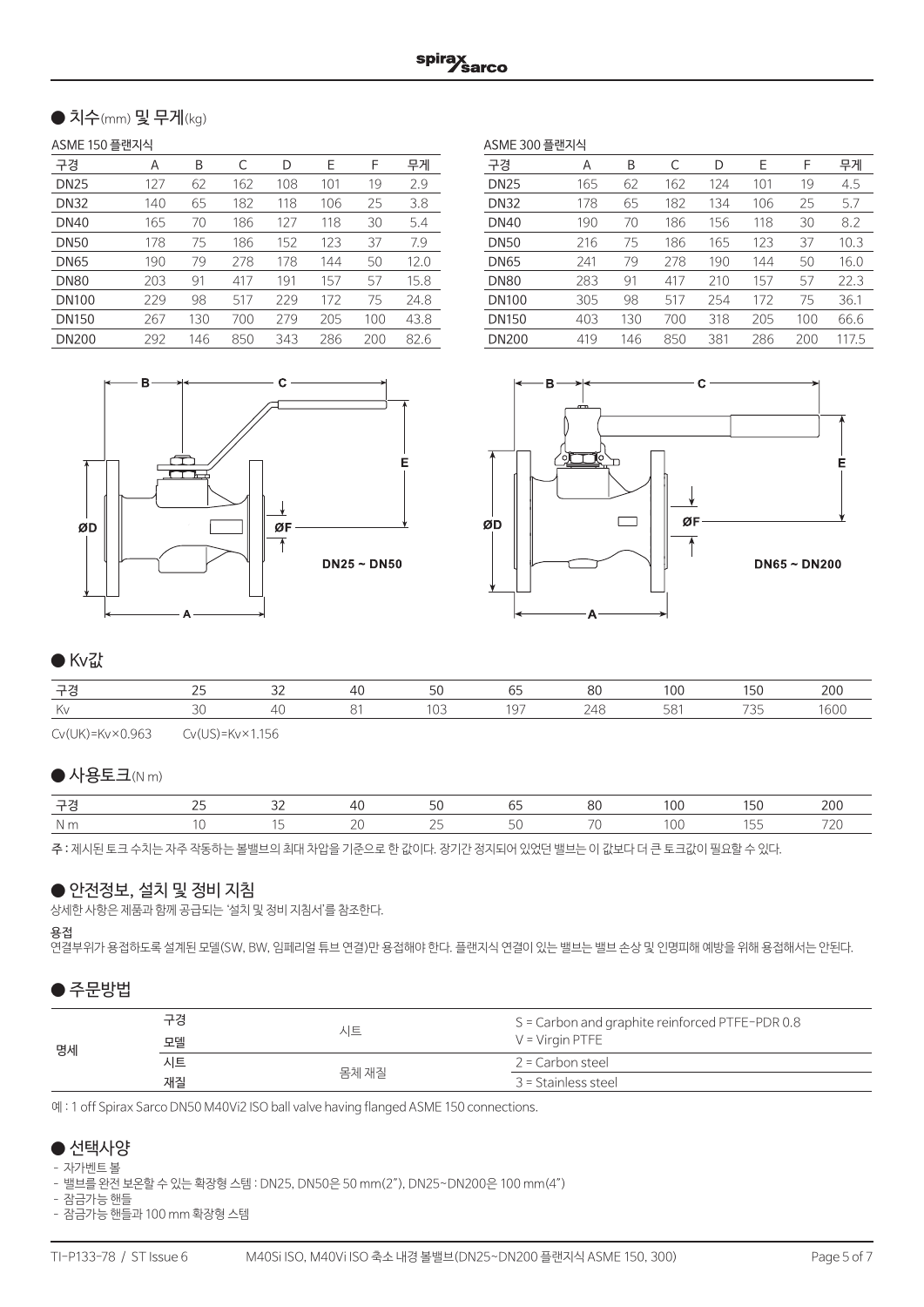## ● 정비부품 - DN25~DN50

공급 가능한 정비부품은 굵은 실선으로 표시되어 있으며, 회색으로 표시된 부분은 정비부품으로 공급되지 않는다.

#### 공급 가능한 정비부품

Seats, insert 'O' ring and stem seals 5, 6, 9, 10

#### 정비부품 주문방법

정비부품은 상기 '공급 가능한 정비부품' 리스트를 참고하여 주문하며 볼밸브의 종류, 구경을 명시한다.

예 : 1 set of seats, insert 'O' ring and stem seals for a Spirax Sarco DN50 flanged ASME 150 M40Si2 ball valve.